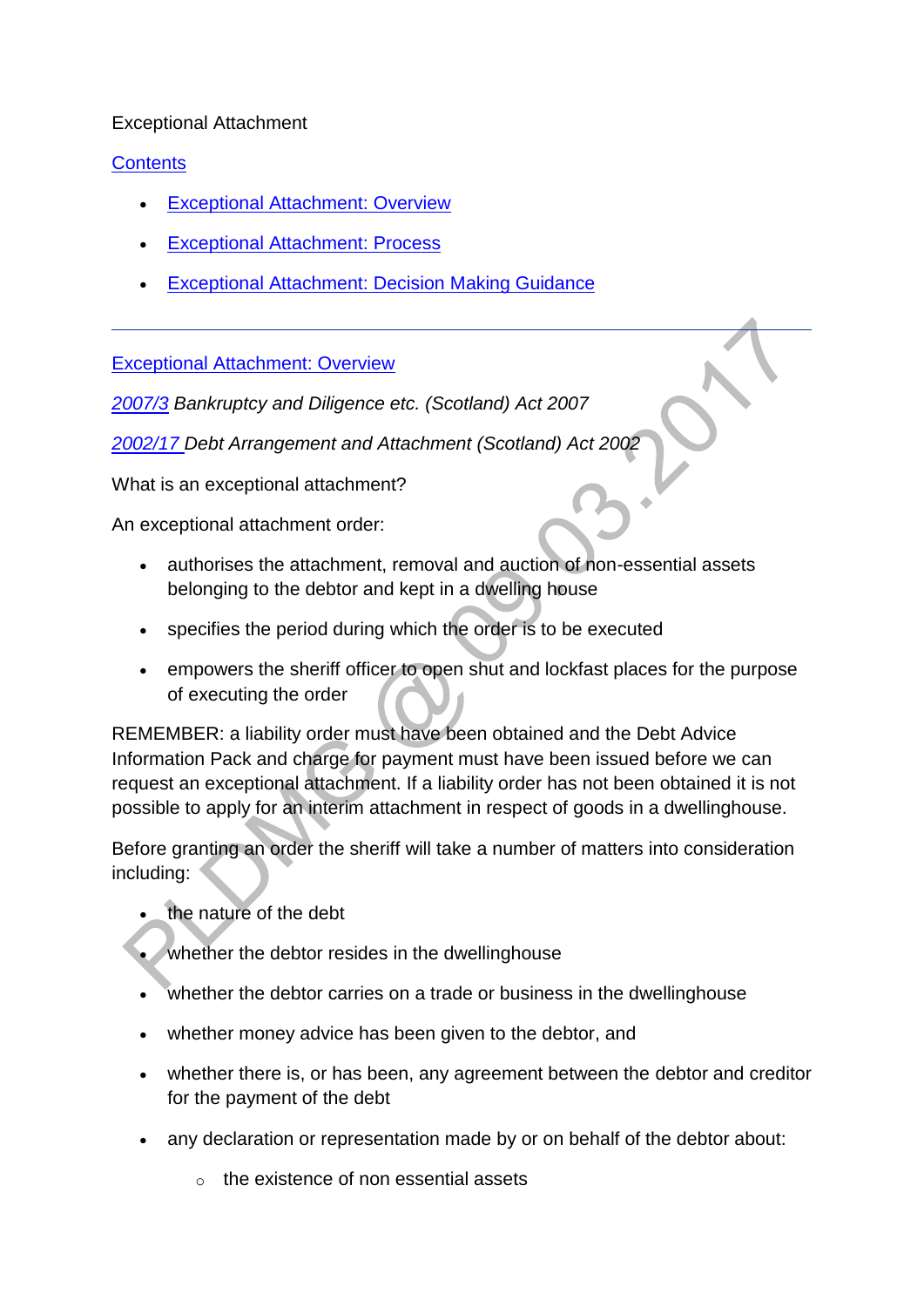- $\circ$  the value likely to be achieved in the market place or the value assumed by a professional valuer or suitably skilled person
- o the debtor's financial circumstances

An exceptional attachment order will:

- authorise the attachment, removal and auction of non essential assets of the debtor (non-resident parent) which are at the time when the attachment is executed kept in any dwellinghouse specified in the application order
- specify a period during which the order is to be executed, and
- empower the sheriff officer to open shut and lockfast places for the purpose of executing the order

Unlike ordinary attachment, articles attached under authority of an exceptional attachment order are removed immediately from the dwellinghouse unless it is impractical to do so. Once removed, attached articles may not be auctioned before 7 days have elapsed from the date of removal. During this 7 day period the debtor:

- may redeem the article at the value likely to be achieved in the marketplace or the value given by a professional valuer / suitably skilled person, or
- may apply to the sheriff for an order that will cease the attachment and return the attached articles to the debtor at the dwellinghouse from which they were attached, if the sheriff considers this appropriate in the circumstances

Applications for an exceptional attachment order are made to the sheriff court by the contracted solicitors and it is executed by sheriff officers.

If the order is granted, the sheriff officers decide which non-essential assets in the debtor's house, up to the value of the debt, are suitable to be attached.

When should an exceptional attachment be considered?

An exceptional attachment can be used where the CMG is alerted to the fact that the non-resident parent may have goods that will realise the debt within his domicile.

This diligence is not used as frequently as an attachment, as it is necessary to establish that the non-resident parent may have valuable assets and that they are non-essential items.

[Return to Contents](http://np-cmg-sharepoint.link2.gpn.gov.uk/sites/policy-law-and-decision-making-guidance/Pages/Legal%20Enforcement%20-%20Scotland/Exceptional-Attachment.aspx#Contents)

#### [Exceptional Attachments: Process](http://np-cmg-sharepoint.link2.gpn.gov.uk/sites/policy-law-and-decision-making-guidance/Pages/Legal%20Enforcement%20-%20Scotland/Exceptional-Attachment.aspx?ControlMode=Edit&DisplayMode=Design)

Exceptional attachment application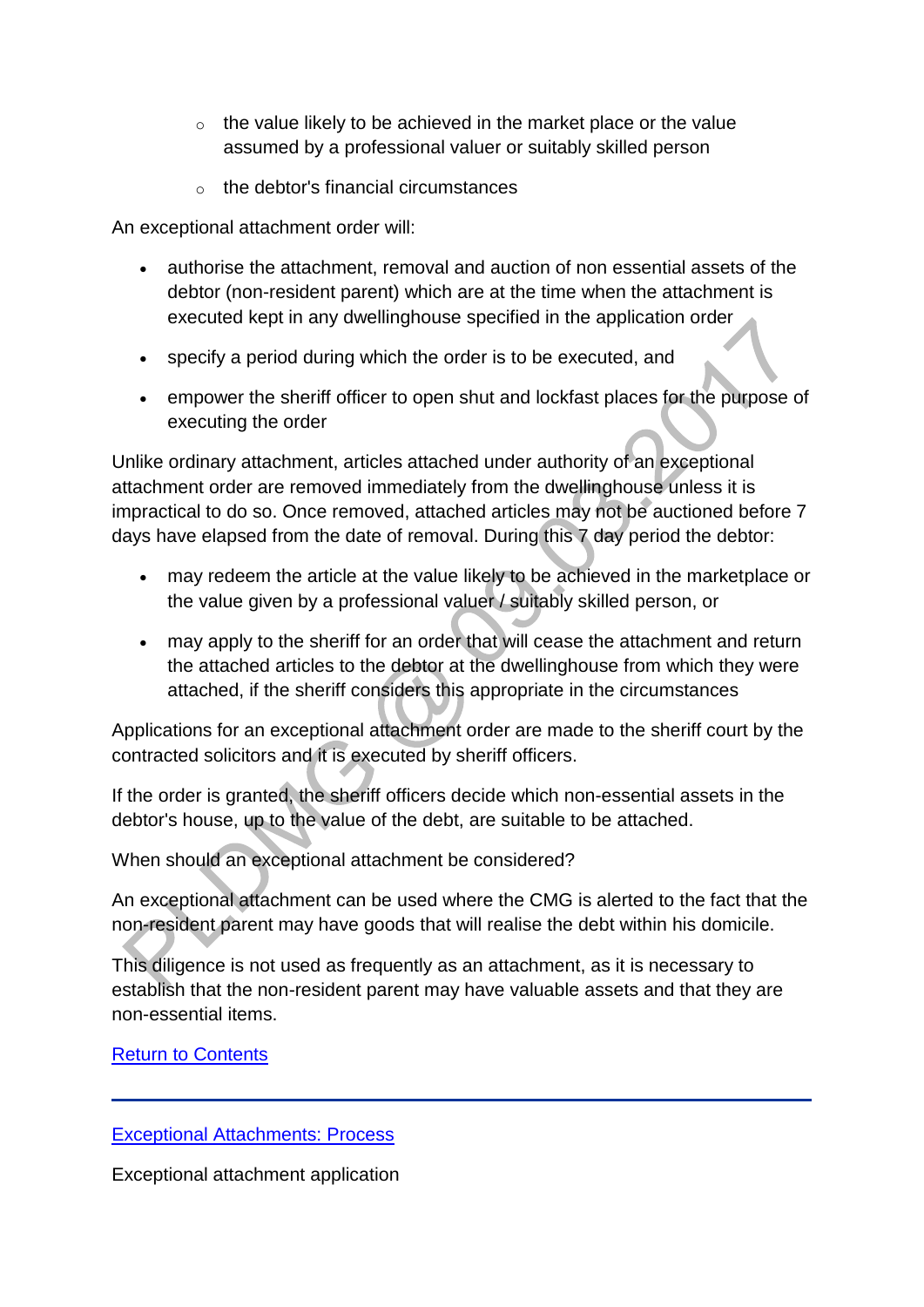The application for an exceptional attachment order is made to the sheriff court (see Which court) by the contracted solicitors and is executed by sheriff officers. See list of Sheriff officers.

The exceptional attachment application information must be accurate in relation to the diligences that have already been taken (e.g. in the form of charge for payment, inhibition, arrestment) and any payment arrangements that have been negotiated with the debtor. This is essential, as the court will only consider an exceptional attachment in exceptional circumstances and where other more traditional methods of recovery have failed.

Sheriff officers will visit the debtor to determine whether the debtor has suitable goods which will realise a minimum of £300. This is to ensure that the sale of any attached goods would achieve prescribed minimum amounts (see the Decision Making Guidance for further advice).

Where this applies, sheriff officers will then remove or arrange for the removal of the attached goods (this is referred to as the Attached goods being uplifted) and will arrange for auction.

Although sheriff officers have the power to enter shut and lockfast places they cannot enter a dwellinghouse unless they have served notice on the debtor at least four days before the intended date of entry. The notice must advise the debtor of the date of the intended visit and the intention of executing the exceptional attachment.

Where sheriff officers consider this may prejudice the execution of the order having liaised with the CMG, an application may be made to the sheriff to disperse with the four days notice requirement.

Sheriff officers cannot enter if the only person present in the dwellinghouse is:

- under the age of 16; and
- is not able to understand the consequences of the procedure being taken because of their age, knowledge of English, mental illness, mental or physical disability.

# **Which court**

Which court the Exceptional Attachment action will be heard at is dependent on which court has jurisdiction to deal with the action based on the defender's domicile. In order to establish domicile the defender generally must have resided within the Sheriffdom for three months immediately preceding the raising of the action and is therefore presumed domiciled in the Sheriffdom.

Goods which cannot be exceptionally attached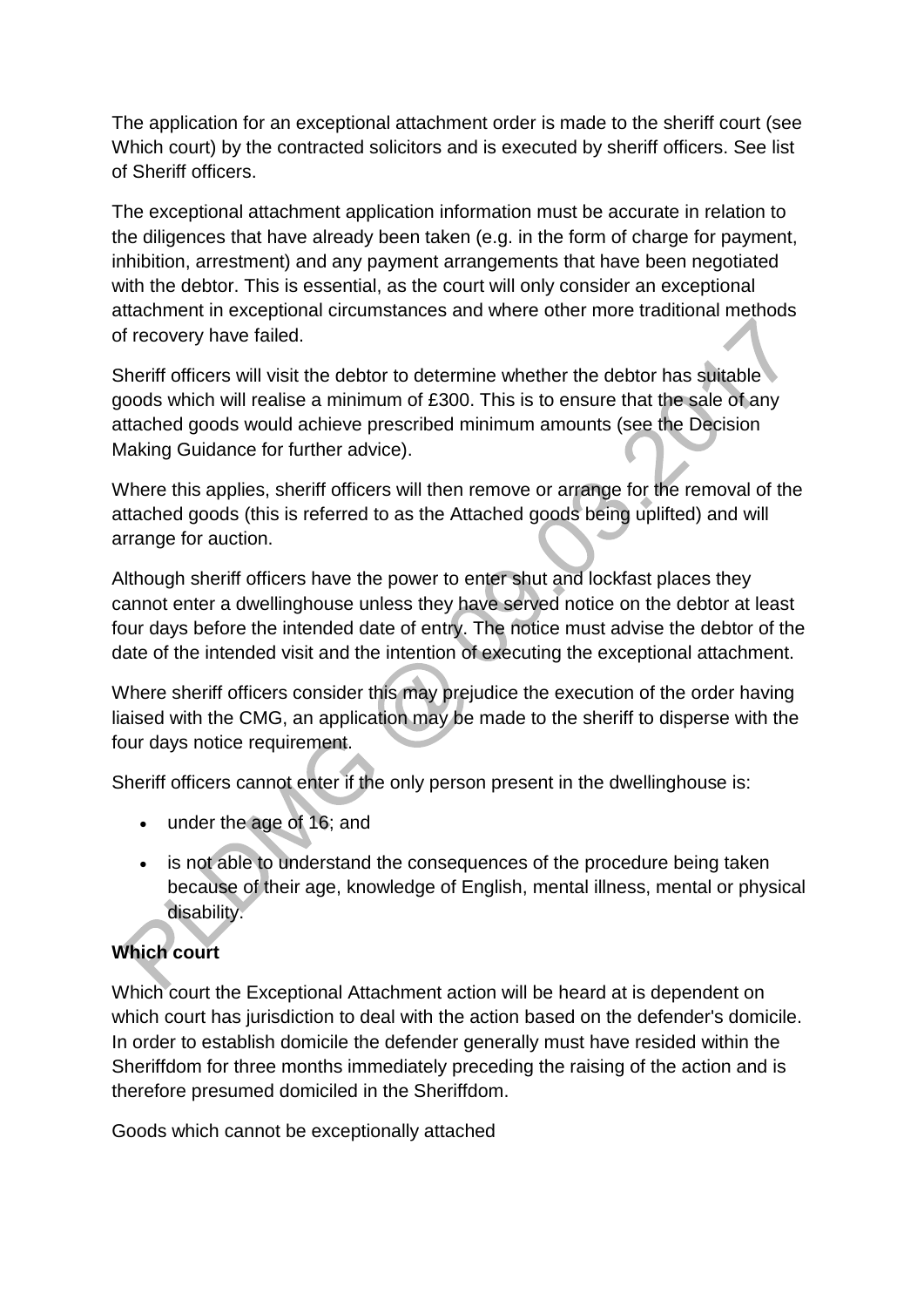An officer may not, in executing an exceptional attachment order, attach any articles which the officer considers likely to be of sentimental value to the debtor.

This applies only where the aggregate values of the articles considered likely to be of that type does not exceed £150, or such other amount as may be prescribed in regulations made by Scottish Ministers.

Auction

The law in relation to auction in Scotland is prescribed in section 21 'Unlawful acts after an attachment' of the Debt Arrangement and Attachment (Scotland) Act 2002.

An Auction is the sale of the 'attached' moveable items on which the sheriff officers have put a value. Note: it is not necessary to make an application for auction.

The sheriff officers will remove any article which is attached in execution immediately, unless it is impractical to do so. Where the attached article is not removed immediately, the sheriff officer must give notice to the debtor or person in possession of the article of the date of removal of the article from the dwellinghouse.

At least seven days must elapse between the removal of the goods and the auction.

If the non-resident parent makes a satisfactory agreement to pay after the auction has been instructed, it is possible to cancel the auction. See the Decision Making Guidance for additional information.

[Return to Contents](http://np-cmg-sharepoint.link2.gpn.gov.uk/sites/policy-law-and-decision-making-guidance/Pages/Legal%20Enforcement%20-%20Scotland/Exceptional-Attachment.aspx#Contents)

# [Exceptional Attachment: Decision Making Guidance](http://np-cmg-sharepoint.link2.gpn.gov.uk/sites/policy-law-and-decision-making-guidance/Pages/Legal%20Enforcement%20-%20Scotland/Exceptional-Attachment.aspx?ControlMode=Edit&DisplayMode=Design)

When an application for exceptional attachment should be made

Before making a decision to apply for an exceptional attachment the CMG must have executed or attempted to execute all other diligences and check:

- the amount on the liability order(s) is still outstanding
- the charge for payment has been served (for this period of liability order debt) and 14/28 days have expired - usually 14 days but can be 28 days if the nonresident parent is outside the UK
- the debtor has been provided with a copy of the 'Debt Advice and Information Pack'
- if any collections have been received (because sheriff officers must be advised of the correct balance outstanding on the liability order)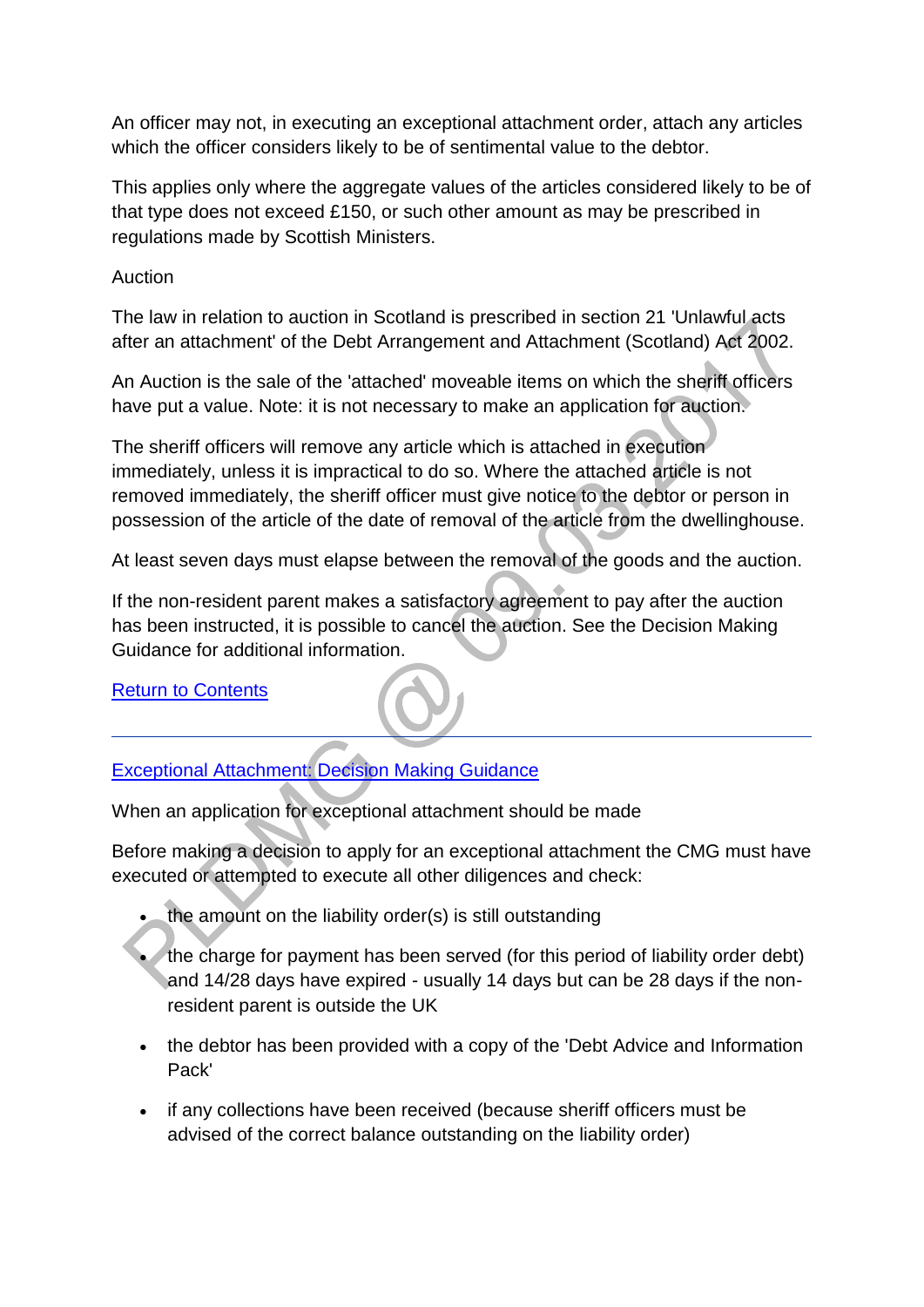details held of goods that are possibly suitable for exceptional attachment. See Goods which cannot be exceptionally attached

REMEMBER: when considering exceptional attachment procedures, the sheriff must be satisfied:

- that the creditor (CMG) has taken reasonable steps to negotiate (or to seek to negotiate) a settlement of the debt
- that the debtor (non-resident parent) has been issued with a Debt Advice and Information Pack
- that the creditor has executed, or as far as it is reasonable to do so has attempted to execute, an arrestment and action of furthcoming (if appropriate), and a DEO/DER in order to secure the debt
- that there is a reasonable prospect the sum recovered from an auction of the debtor's non-essential assets would be at least equal to the aggregate of the following
	- o a reasonable estimate of any chargeable expenses, and
	- $\circ$  £100 or such other amount as may be specified by order made by Scottish Minsters
- having regard to the matters set out above and any other matters which the sheriff considers appropriate, it would be reasonable in the circumstances to grant the exceptional attachment order

# **Sheriff officers report:**

When making the decision whether an exceptional attachment is appropriate, consider any information that may be held in any sheriff officer's reports received.

Sheriff officers are highly trained and are very experienced. Clients, such as the CMG have to rely heavily on this expertise and experience when instructing sheriff officers. They act as the "eyes and ears" on the ground for their clients. The CMG often hold only very limited information on the non-resident parent asset position. When sheriff officers visit a debtor, they will ask the relevant questions to satisfy themselves that goods can properly be considered for exceptional attachment. Additionally, by law they are required to hold a high level of professional indemnity insurance to cover them against incorrectly executing wrongful diligences.

Exceptional Attachment Application: Initial Outcomes

The contracted solicitor will contact the CMG to confirm whether the application for exceptional attachment was successful or not and to discuss any next steps prior to auction.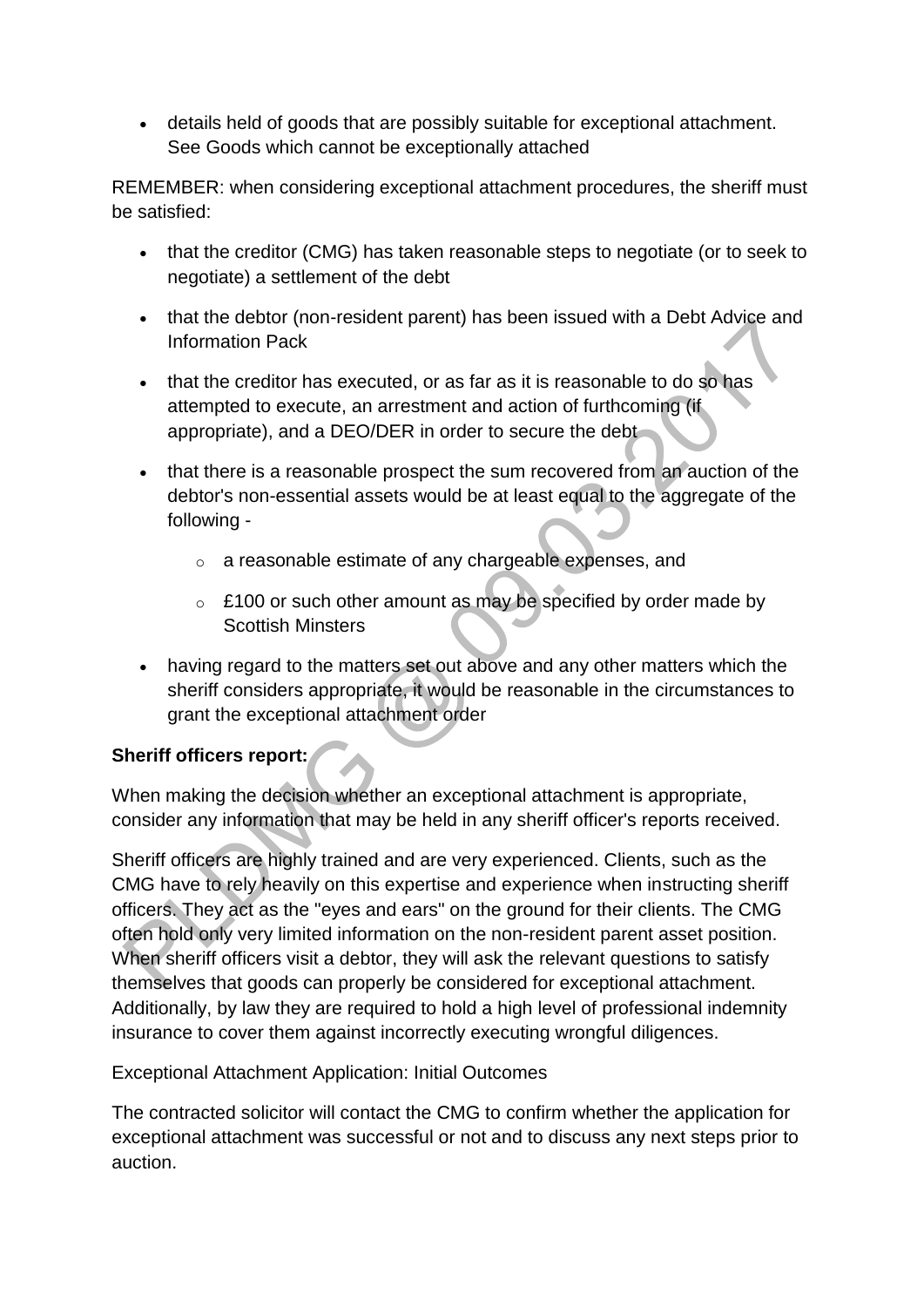Sheriff officers will also send a report to the CMG to advise whether goods were attached.

## **Exceptional attachment order - not granted**

Where the sheriff's decision is to not grant the exceptional attachment order, a decision will have to be made on whether it is appropriate to appeal. An appeal would only be appropriate if the sheriff erred in law.

Refer to the guidance on CMG appeals against enforcement action for further advice.

## **Exceptional attachment order - granted**

Where the sheriff grants the exceptional attachment order, sheriff officers are instructed to execute the order. Sheriff officers decide which non-essential assets in the debtor's house, up to the value of the debt and expenses, are suitable to be attached. Ä

# **Sheriff officers attach goods (exceptional attachment in execution)**

Where the non-resident parent has failed to pay the liability order debt and goods have been exceptionally attached the sheriff officer will contact you regarding the successful outcome of the attachment and the removal / proposed removal of articles to discuss the next appropriate steps.

Solicitors are not normally involved here, unless the non-resident parent applies to the sheriff for an order that the exceptional attachment ceases to have effect.

The exceptional attachment in execution is executed by sheriff officers and must be reported to court within 14 days of the goods being removed.

The articles attached during an attachment in execution cannot then be sold at auction less than 7 days following removal.

# **Attached goods unavailable for uplift to auction**

If the sheriff officer has been unable to locate the exceptionally attached goods, they will make three visits to attempt to locate them.

Unauthorised removal of goods by the non-resident parent following an attachment may constitute a breach of exceptional attachment and may be dealt with as a contempt of court.

To raise such an action can be costly, with legal fees of £3,000 to £4,000 minimum (if the non-resident parent lodges Objections), and with no guarantee of a successful outcome. This should only therefore be initiated after seeking appropriate guidance from Advice & Guidance and following authorisation by an appropriate senior manager.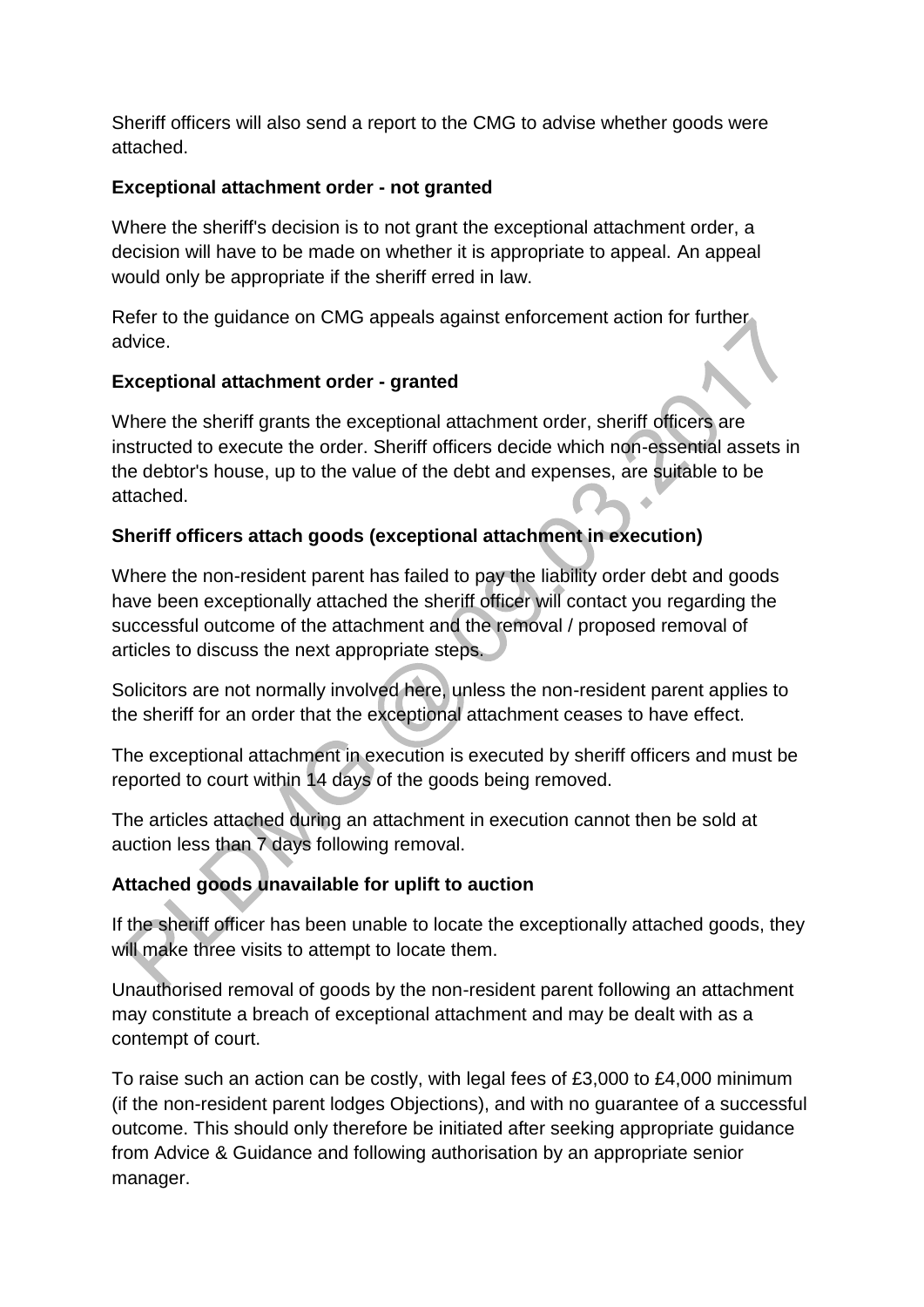## **Goods available for uplift**

Sheriff officers will remove or arrange for the removal of the attached goods. The CMG are responsible for any additional costs incurred in removing the goods to auction.

Goods removed: is auction appropriate?

Auction action will not proceed if:

- the non-resident parent redeems the articles
- the non-resident parent pays off the remaining liability order or debt in full, or
- an acceptable payment agreement is reached

If the non-resident parent has not offered an acceptable agreement, confirm with sheriff officers that auction is the next appropriate action.

If the non-resident parent makes an offer to pay to the solicitor or sheriff, the nonresident parent can either redeem the articles attached prior to auction and / or is directed to contact the caseworker to negotiate a settlement or agreement.

If an acceptable agreement is reached between the CMG and the non-resident parent, after goods have been attached but before the goods are taken to the auction room to be auctioned, the solicitor / sheriff should be advised that auction action is not required.

Once the agreement has been honoured:

- contact the sheriff officers to cancel the auction
- instruct the contracted solicitor that attachment is no longer required

Payment to the CMG of auctioned removed goods

When the payment is received it will already have had the auctioneers costs (typically 10%) deducted.

Whatever the sheriff officers' estimated value of the goods was on the report, will be the total sent to the CMG (toward non-resident parent's arrears), not the actual sale value.

It is important to know that ownership of any goods unsold at auction passes to the creditor (the CMG) and the non-resident parent has to be credited with the value imposed by the sheriff officer of that article against the sum recoverable. Dependant upon the type and condition of the attached goods more than one attempt but no more than three attempts may be made to sell these goods at Auction.